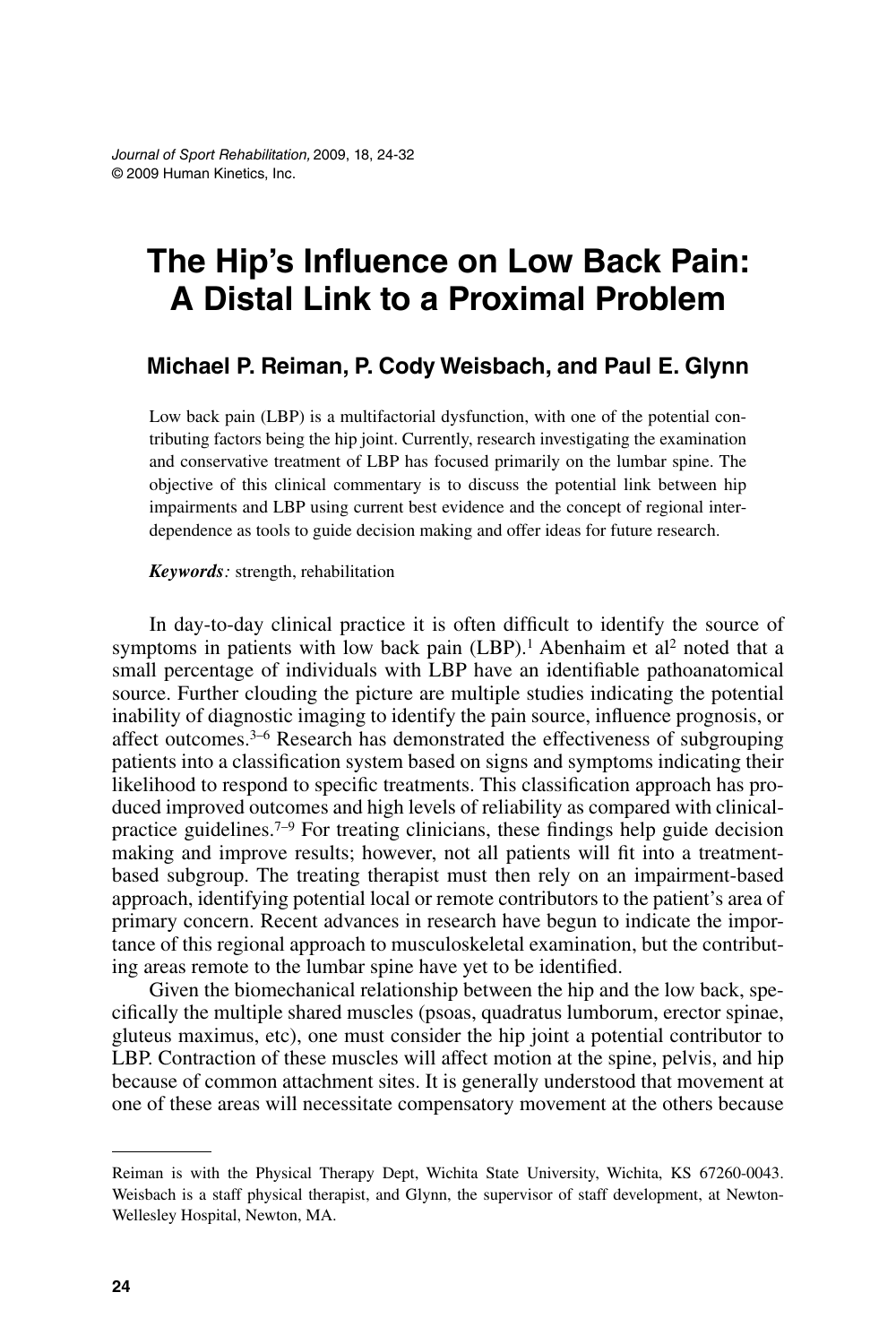of these common muscle attachments and the concept of regional interdependence.10 By understanding the association between the hip and low back, clinicians might gain insight into the management of this challenging patient population.

Recently, clinical prediction rules (CPRs) have begun to help clinicians and have been gaining increased attention in the rehabilitation literature. CPRs are tools that help identify characteristics of individuals who might benefit from specific interventions. Two such rules have been developed pertaining to individuals with LBP that have helped shape the treatment-based classification system. Flynn et al11 developed a CPR to identify individuals with acute LBP likely to demonstrate short-term benefit from lumbopelvic manipulation, which was later validat $ed<sup>12</sup>$  Five factors associated with success were identified for this intervention.<sup>11,12</sup> Similarly, Hicks et al13 developed a CPR identifying individuals with LBP who might benefit from a lumbar-stabilization program. A common finding in both the manipulation and stabilization CPRs was the presence of adequate hip range of motion (ROM). In the manipulation CPR, patients with internal rotation greater than 35° in 1 or both hips had an increased likelihood of benefiting from manipulation of the lumbopelvic region.<sup>11</sup> In the lumbar-stabilization CPR, patients with a straight-leg raise greater than 91° were more likely to experience reduced disability at the 8-week follow-up.13 Prediction rules, as outlined here, are meant to classify patients to specific treatments; their purpose is not to explain how or why the variables influence the outcome. Therefore, a full understanding of the relationship between the hip and lumbar spine has yet to be elucidated. The concept of regional interdependence might help explain why hip characteristics influence the classification of individuals with LBP.

Regional interdependence as it applies to musculoskeletal physical therapy refers to "the concept that seemingly unrelated impairments in a remote anatomical region may contribute to, or be associated with the patient's primary complaint."10(p658) Examples in the rehabilitative literature include manipulation of the thoracic spine for mechanical neck pain,14 lateral epicondylalgia,15 or shoulder dysfunction.<sup>16,17</sup> Likewise, joint mobilization and strengthening treatments of the hip joint have been advocated for knee osteoarthritis,<sup>18–20</sup> and joint manipulation for the low back has been advocated for knee $2^{1-23}$  and hip impairments.<sup>24</sup> Currently, manual therapy treatment of the hip joint, including mobilization, manipulation, and stretching, for LBP has only been investigated in a case report<sup>25</sup> and in the spinal-stenosis population<sup>26,27</sup>; however, existing evidence does suggest a relationship between LBP and decreased hip mobility28–34 and/or strength.35–39

#### **Hip–Spine Syndrome**

The concept of a biomechanical link between the hip joint and the lumbar spine has been described as hip–spine syndrome (HSS).<sup>40</sup> HSS specifically depicts the influence of a pathological hip joint on the alignment of the spine and subsequent muscle length and joint forces.40

The most recent documentation of this relationship has been that of severe hip osteoarthritis (OA) potentially causing abnormal spinal sagittal alignment and ensuing LBP.<sup>41</sup> Ben-Galim et al<sup>41</sup> evaluated the effects of surgical treatment of hip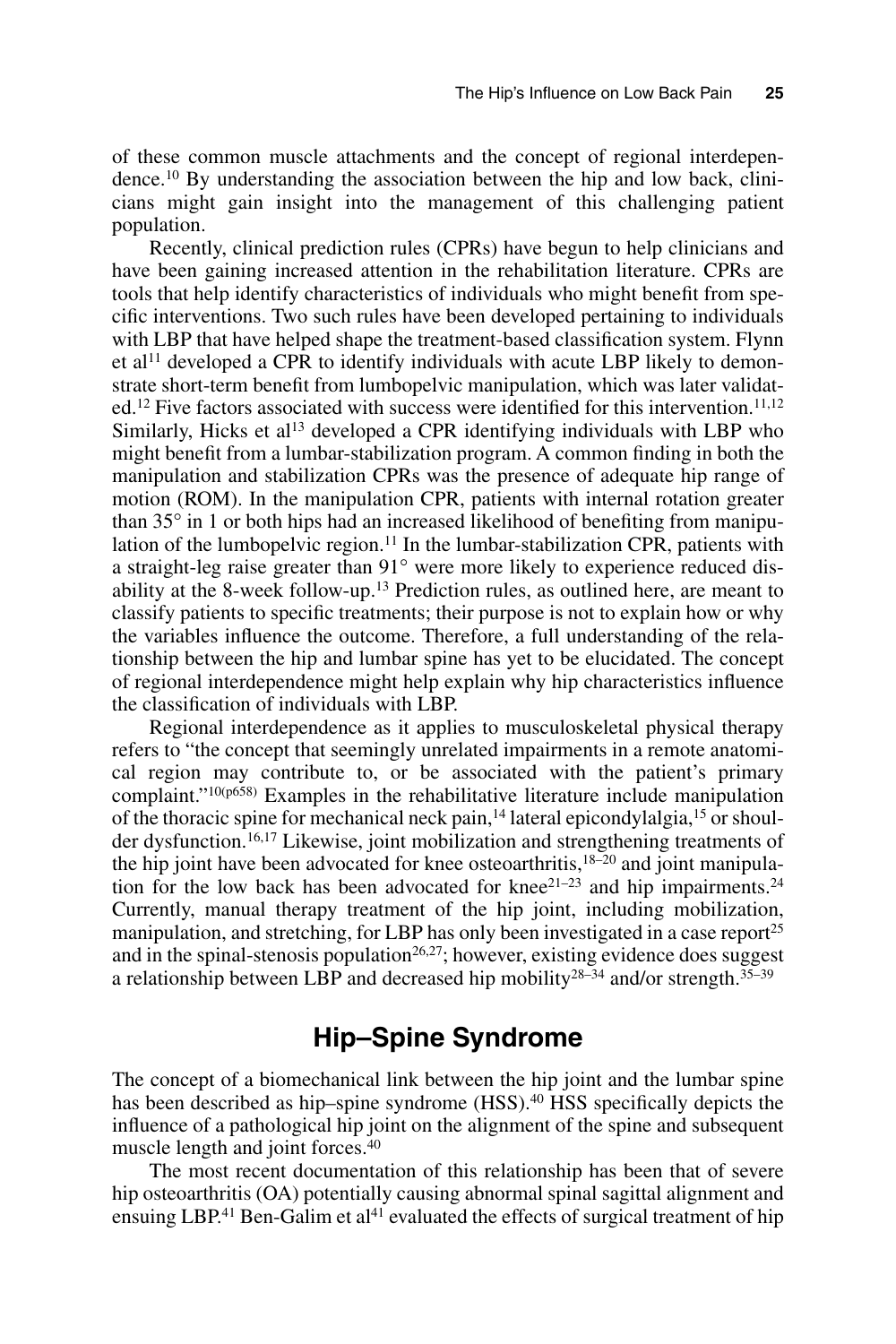OA on low back disability in patients preoperative and postoperative total hip replacement and found significant  $(P < .01)$  improvements in both visual analog scores for LBP and Oswestry Disability Index scores after surgery that remained at the 2-year follow-up.

Other specific related interactions of the hip and spine in HSS can include a hip-flexion contracture resulting in compensatory hyperlordosis of the lumbar spine or a posteriorly inclined pelvis with increased kyphotic posture and primary or rapidly destructive hip OA.40,42–48 In each of these examples, although there is a relationship between the hip and spine, the evidence demonstrating the significance of its effect on LBP is deficient.

Although the biomechanical influences of the hip on LBP are not fully evident at this time, the current level of evidence does support a regional relationship between the 2 areas. From the preliminary work of Ben-Galim et al, $4<sup>1</sup>$  one can begin to appreciate the importance of further investigating hip ROM, as well as regional soft-tissue characteristics, in patients with LBP.

#### **Hip ROM and LBP**

The proposed regional relationship between hip ROM and LBP based on the preliminary work noted in HSS has been further substantiated through numerous studies. Ellison et al<sup>28</sup> compared the hip rotation of patients with LBP with that of unmatched controls without LBP. Patients with LBP more frequently demonstrated asymmetrical hip-rotation ROM, with internal rotation (IR) being less than external rotation (ER). Chesworth et  $al^{29}$  also compared hip-rotation ROM in subjects with LBP with a control group matched for age, gender, height, and weight. Both IR and ER were significantly limited in the LBP group compared with the control group. Cibulka et al<sup>30</sup> observed subjects with LBP to have bilateral asymmetries in hip IR, whereas patients with LBP and sacroiliac-joint dysfunction had unilateral asymmetries. A cross-sectional study by Vad et al<sup>32</sup> demonstrated that symptomatic, as compared with asymptomatic, professional golfers had significantly decreased hip ROM in a combination of flexion, abduction, and external rotation (FABER) of the lower extremity that leads in the golf swing when compared with the opposite leg. In addition, these same symptomatic golfers had significantly decreased hip IR ROM of the lead leg compared with the nonlead leg (11.8° vs 16.9°, respectively). No hip-ROM asymmetries were reported in the asymptomatic subjects. The aforementioned studies support the idea that ROM restrictions, whether pathological in the case of hip OA or nonpathological in the case of soft-tissue restrictions, are correlated with LBP.

### **Hip-Muscle Performance and LBP**

The work investigating the effects of hip strength on LBP has focused primarily on athletes. In 2000 Nadler et al<sup>35</sup> examined the relationship of hip-extension and -abduction strength in athletes and their effect on future LBP and lower extremity injury. Female athletes with a history of LBP demonstrated a significant side-toside asymmetry in hip-extensor strength.<sup>35</sup> No difference was found in hip-exten-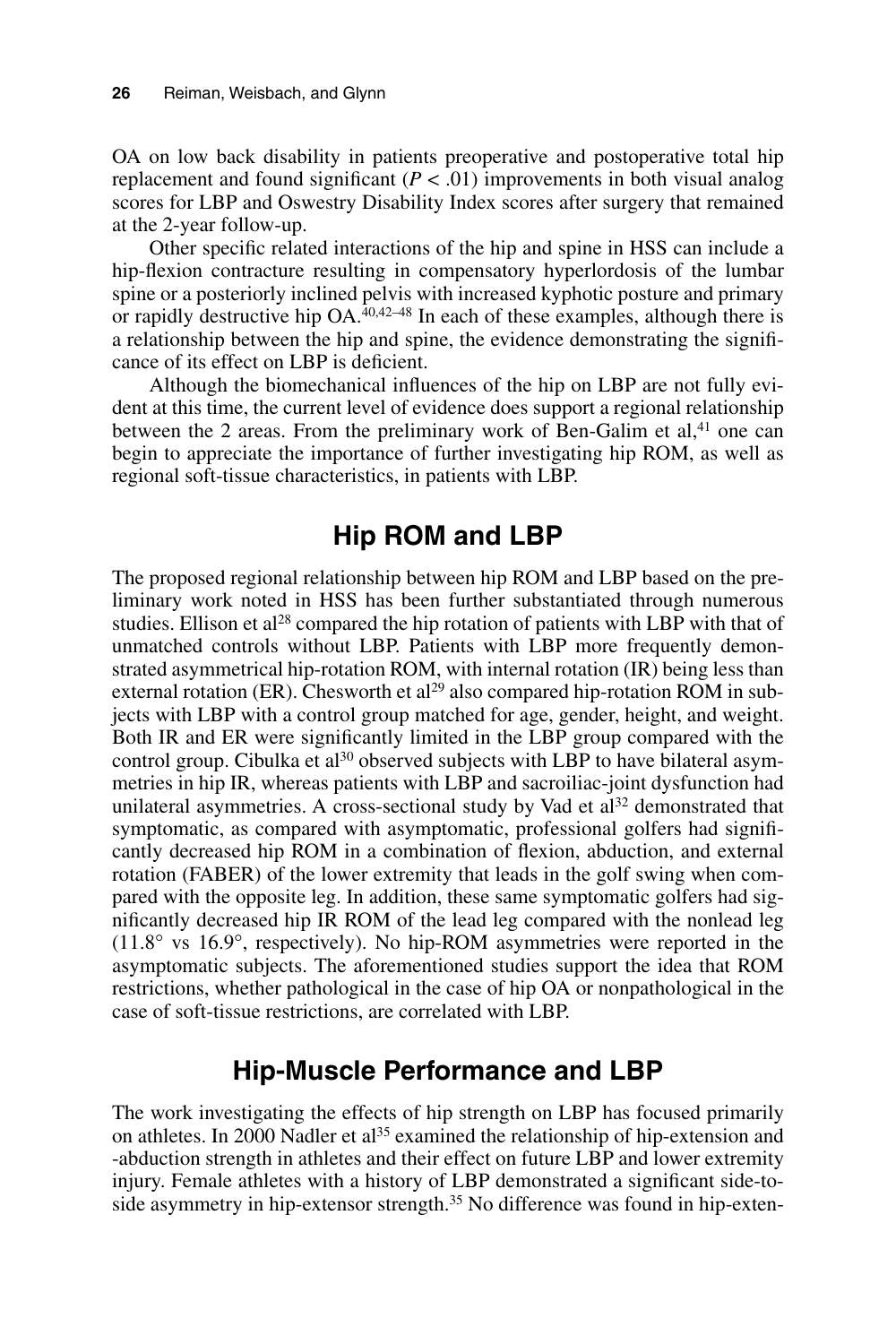sor strength for male athletes with or without a history of injury or in hip-abduction-strength differences for either gender. In 2001 Nadler et al<sup>36</sup> examined hip-abductor and -extensor strength in college athletes. Logistic-regression analysis indicated a difference in side-to-side hip-extension strength as a potential predictive variable of future treatment for LBP among female athletes only.

Kankaanpää et al<sup>38</sup> investigated hip- and back-extension fatigability in subjects with chronic LBP. Using EMG spectral analysis, they reported that paraspinal fatigability was similar between groups, whereas the gluteus maximus fatigued more rapidly in the chronic LBP group. In addition, in a multifactorial cross-sectional study of 600 subjects with LBP, it was determined that hip-flexor, hip-adductor, and abdominal-muscle fatigability had a significant association with LBP.<sup>39</sup> The cited research indicates the evolving body of evidence linking strength decrements of the hip region to LBP.

|                                  |                                 | Level of evidence          |
|----------------------------------|---------------------------------|----------------------------|
| Hip and low back<br>relationship | <b>Studies</b>                  | supporting<br>relationship |
| Hip-spine syndrome               | Offierski & McNab <sup>40</sup> | Level III                  |
|                                  | Ben-Galim et al <sup>41</sup>   | Level II                   |
|                                  | Murata et al $42$               | Level III                  |
|                                  | Nakamura et al <sup>43</sup>    | Level III                  |
|                                  | Yoshimoto et al <sup>44</sup>   | Level III                  |
|                                  | Takemitsu et al <sup>45</sup>   | Level III                  |
|                                  | Sato et al <sup>46</sup>        | Level III                  |
|                                  | Itoi <sup>47</sup>              | Level II                   |
|                                  | Watanabe et al <sup>48</sup>    | Level III                  |
| Hip range of motion and low      |                                 |                            |
| back pain                        | Ellison et $al^{28}$            | Level III                  |
|                                  | Chesworth et al <sup>29</sup>   | Level III                  |
|                                  | Cibulka et $al^{30}$            | Level III                  |
|                                  | Sjolie <sup>31</sup>            | Level III                  |
|                                  | Vad et al <sup>32</sup>         | Level III                  |
|                                  | Coplan $33$                     | Level III                  |
|                                  | Mellin <sup>34</sup>            | Level III                  |
| Hip-muscle performance and       |                                 |                            |
| low back pain                    | Nadler et al <sup>35</sup>      | Level III                  |
|                                  | Nadler et al <sup>36</sup>      | Level III                  |
|                                  | Nadler et $al^{37}$             | Level III                  |
|                                  | Kandaanpää et al <sup>38</sup>  | Level III                  |
|                                  | Nourbakhsh & Arab <sup>39</sup> | Level III                  |

**Table 1 Level of Evidence Supporting Relationships Between Specific Hip and Low Back Dysfunction**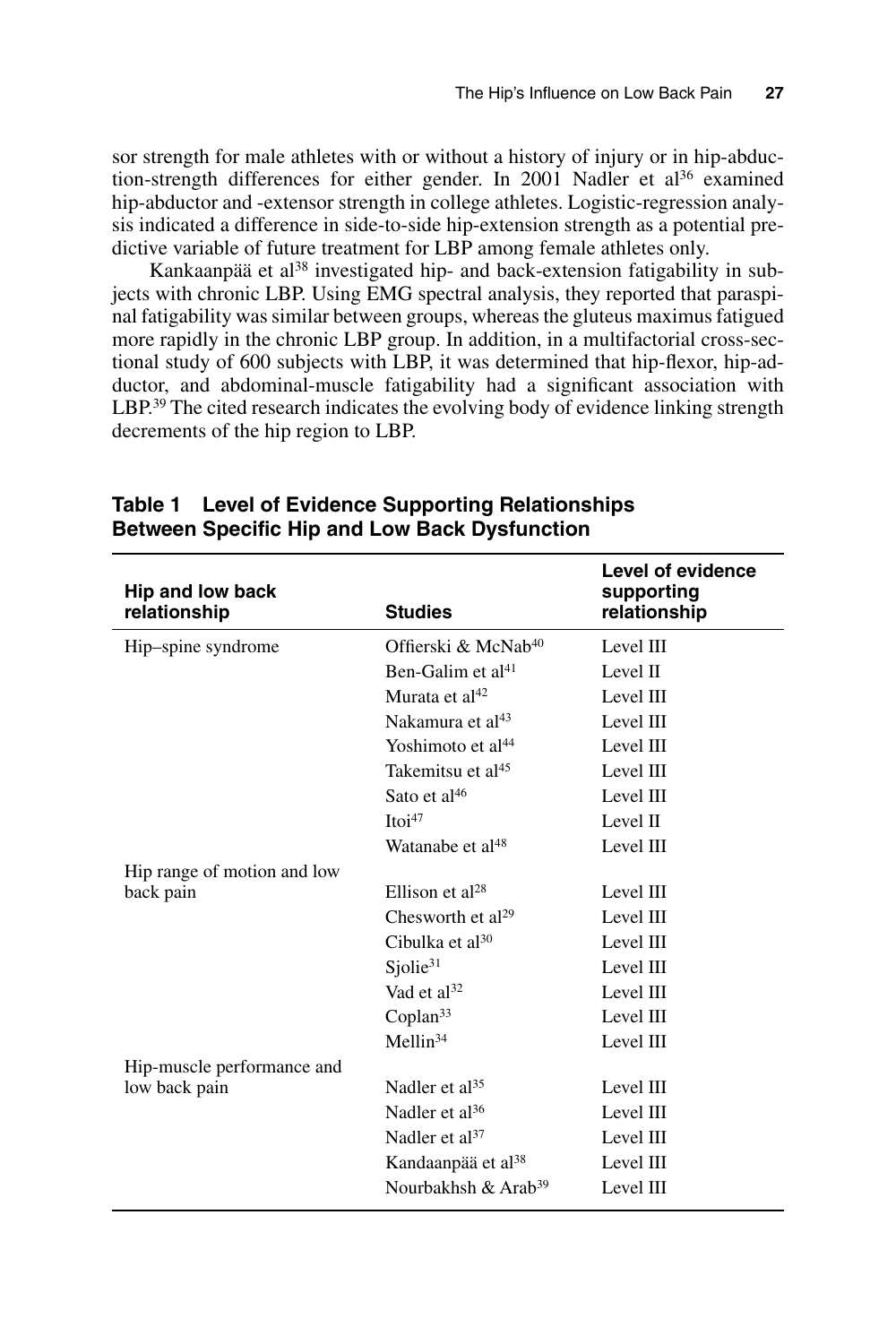#### **Recommendations**

Although there is a lack of strong evidence (Table 1) with respect to the efficacy of treating the hip for LBP, this relationship still warrants consideration. Given the association of impaired hip ROM and LBP, treatment of hip-ROM deficits might be a beneficial treatment strategy. There have been studies that support the ability to improve hip-ROM deficits in patients with hip $19,49$  and knee $20$  OA. MacDonald et al<sup>49</sup> explored the effects of manual therapy and exercise in patients with hip OA (as classified by the American College of Rheumatology criteria<sup>50</sup>) in a case-series format. Mobilizations included both thrust and nonthrust techniques directed at the hypomobile areas of the hip capsule as determined by the treating clinician. All 7 subjects experienced decreased hip-region pain, increased function, increased hip ROM (especially into flexion and IR), and a median improvement of total hip ROM (summation of flexion, extension, abduction, IR, and ER) of 82°. Hoeksma et al19 conducted a randomized controlled trial to investigate the difference between a stretching and long-axis thrust hip-mobilization group versus an exercise group in patients with hip OA. Results indicated that the hip-mobilization and stretching group achieved greater increases in hip flexion–extension and IR–ER ROM, as well as decreased pain and improved function and walking distance. Cliborne et  $al^{20}$  investigated the short-term responses to hip mobilization of hip ROM and hip pain during provocative testing in individuals with knee OA. Manual therapy techniques were directed at either the anterior or posterior capsule of the hip, depending on where patients felt pain during provocative testing. Subjects demonstrated a significant  $(P < .05)$  increase in mean composite hip ROM (sum of hip flexion, functional squat, and FABER ROM) of 12.1° immediately after mobilization.

Evidence to support treating the hip for LBP is limited to a case study,  $25$  a case series,<sup>27</sup> and 1 randomized controlled trial.<sup>26</sup> Cibulka<sup>25</sup> described the case of a 35-year-old male with unilateral LBP diagnosed as sacroiliac dysfunction. The subject was found to have hip-ER asymmetry that was treated with an impairment-based stretching and strengthening program aimed at the hip, as well as the low back. Results indicated a 38% reduction in disability as measured by the Oswestry Disability Index, which was maintained at 1-year follow-up. Whitman et al<sup>27</sup> examined the effect of manual therapy and exercise applied to the lumbar spine, hip, and lower extremity in patients with lumbar spinal stenosis in a case series, as well as a randomized controlled trial.<sup>26</sup> In both studies, impairmentbased manual therapy treatments of the hips and lumbar spine were applied with accompanying home exercises. Outcomes indicated positive functional improvements at both the short- and long-term follow-ups.

Given the role that hip-extensor strength and endurance,  $38,39$  along with the role hip-abductor and -adductor muscles, plays in lateral stability of the pelvis,<sup>51</sup> it is suggested that clinicians carefully examine the strength of these groups. Based on exam findings, clinicians can implement strengthening or stretching exercises with an emphasis on hip-extensor endurance given the findings of Kankaanpää,  $38$  as well as extensor strength given the work of Nadler et al.  $35-37$  The effect of hip-musculature strengthening on LBP is an area that requires further research to determine whether increased hip strength leads to decreases in pain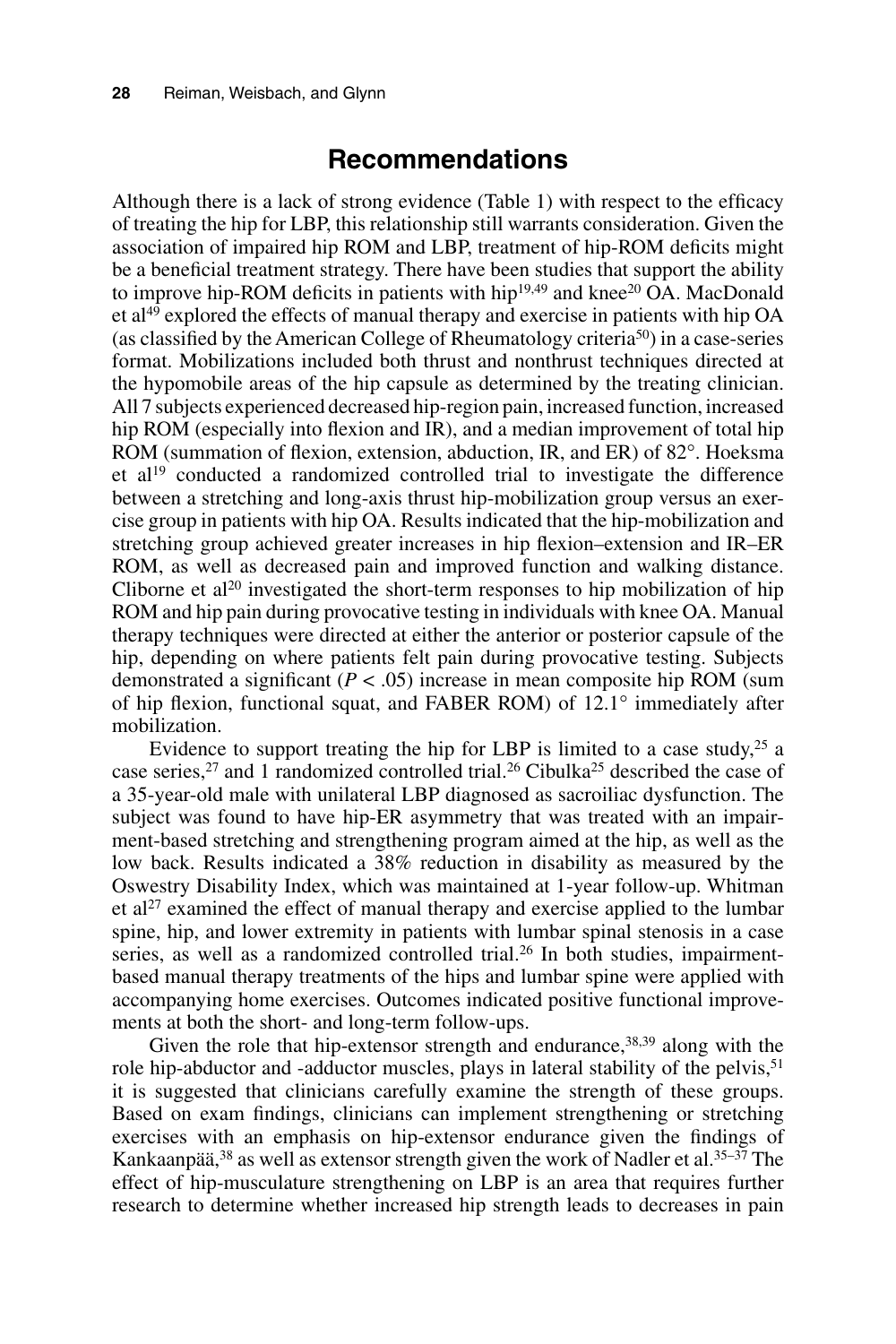and improvements in function. Research is also needed to determine more specifically whether there is a certain subset of patients with LBP that would benefit the most from such strengthening.

In addition to producing improvements in ROM, hip mobilizations have been found to improve hip-extensor<sup>52</sup> and -abductor<sup>53</sup> strength in normal individuals. Specifically, patients treated with grade IV mobilizations addressing the anterior hip capsule demonstrated immediate improvement in gluteus maximus<sup>52</sup> strength, and those treated with grade IV mobilizations addressing the inferior capsule demonstrated immediate improvement of hip-abductor<sup>53</sup> strength, compared with control groups. Although these studies were conducted on unimpaired individuals, their results might be relevant to those with hip-joint dysfunction, because it has been demonstrated that the muscles of the pelvic girdle most commonly affected with hip pathologies are the gluteal muscles.54 This assumption has yet to be proven in the current literature, and future research is suggested before implementing it in treatment.

#### **Conclusion**

Best current evidence supports the link between impairments at the hip and LBP. Research suggests that decreased hip ROM, hip-extensor strength, and hip-adductor or -flexor endurance might contribute to pain in the lumbar area. Because of this emerging relationship, we suggest that hip-joint ROM, muscle performance, anatomical alignment, and mobility be considered during examination of patients with LBP.

Identifying hip impairments would lead to an impairment-based approach to treatment because current evidence has not identified the subgroup of LBP patients who would specifically benefit from treatment aimed at the hip. Because of the lack of high-quality research to help guide decision making, clinicians are left to intervene with impairment-level treatments. Interventions should focus on restoring hip ROM through both thrust and nonthrust mobilizations aimed at the areas of restriction. Treatments might also include both strength and endurance training of the identified impaired hip musculature.

Future research should further test the theoretical basis of treating the hip for LBP. Case studies or case series investigating the effects of hip mobilization or specific hip strengthening in LBP and HSS populations would be helpful in describing how clinicians use these techniques to treat this population. CPRs to identify subgroups of LBP and HSS patients who will benefit from specific interventions aimed at the hip could help clinicians decide when it is most appropriate to use these techniques. Most important to substantiate this relationship would be randomized controlled trials to determine whether treating the hip adds benefit to treatment of lumbar-spine impairments, which would also be necessary to validate the CPR.

Until such research is has been done to better direct treatment, it is recommended that clinicians consider taking a regional approach to the examination and treatment of LBP. Attention should be paid to the hip joint and its surrounding soft tissue, and interventions should be applied based on the impairments identified.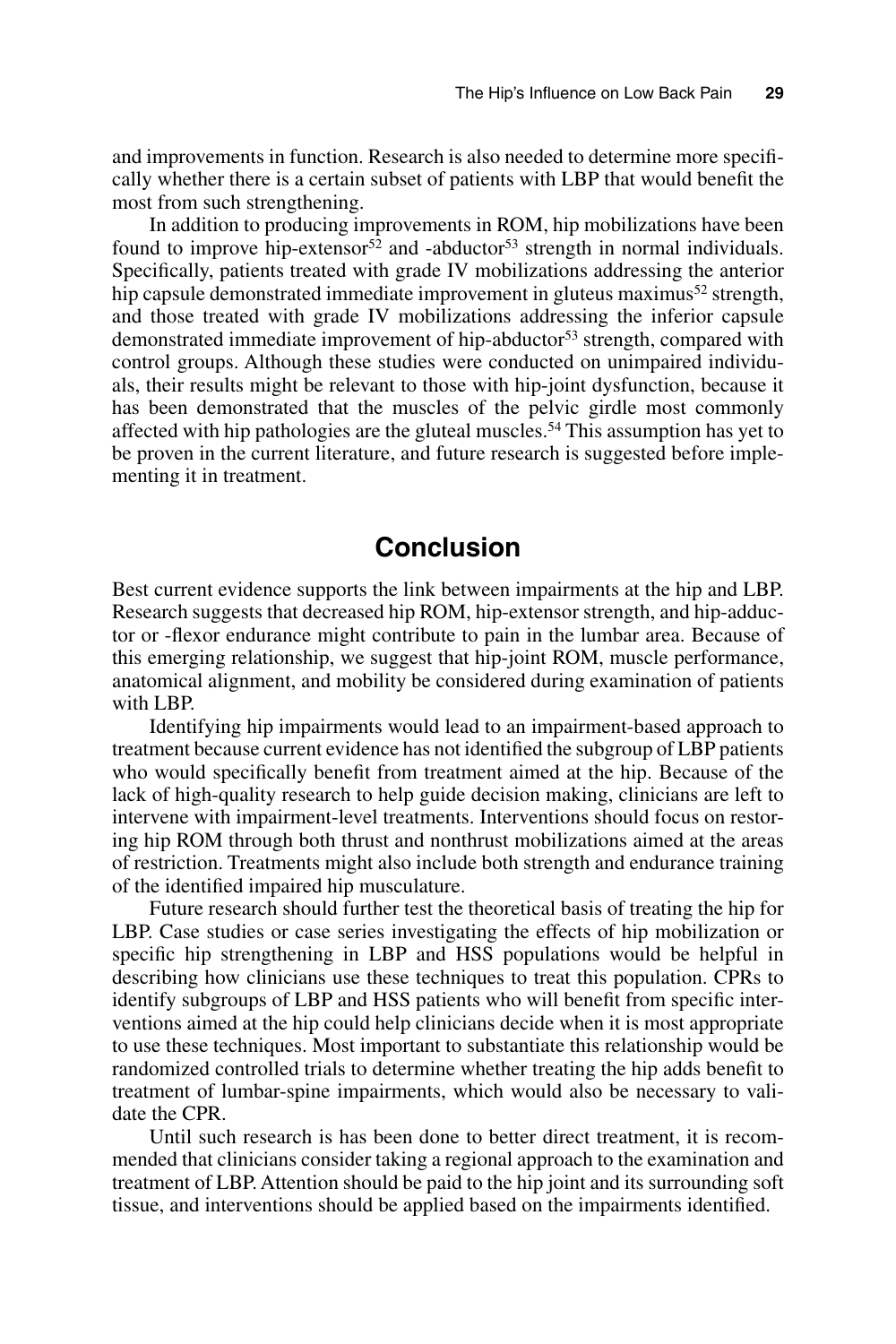## **References**

- 1. Fogel GR, Esses SI. Hip spine syndrome: management of coexisting radiculopathy and arthritis of the lower extremity. *Spine J*. 2003;3:238–241.
- 2. Abenhaim L, Rossignol M, Gobeille D, Bonvalot Y, Fines P, Scott S. The prognostic consequences in the making of the initial medical diagnosis or work-related back injuries. *Spine*. 1995;20:791–795.
- 3. Borenstein DG, O'Mara JW, Boden SD, et al. The value of magnetic resonance imaging of the lumbar spine to predict low-back pain in asymptomatic subjects. *J Bone Joint Surg Am*. 2001;83(9):1306–1311.
- 4. Modic MT, Obuchowski NA, Ross JS, et al. Acute low back pain and radiculopathy: MRI imaging findings and their prognostic roll and effect on outcome. *Radiology*. 2005;237:597–604.
- 5. Carragee E, Alamin T, Cheng I, Franklin T, van den Haak E, Hurwitz E. Are first-time episodes of serious LBP associated with new MRI findings? *Spine J*. 2006;6:624– 635.
- 6. Kleinstuck F, Dvorak J, Mannion AF. Are "structural abnormalities" on magnetic resonance imaging a contraindication to the successful conservative treatment of chronic nonspecific low back pain? *Spine*. 2006;31:2250–2257.
- 7. Brennan GP, Fritz JM, Hunter SJ, et al. Identifying subgroups of patients with acute/ subacute "nonspecific" low back pain: results of a randomized clinical trial. *Spine*. 2006;31:623–631.
- 8. Fritz JM, Delitto A, Erhard RE. Comparison of classification-base physical therapy with therapy based on clinical practice guidelines for patients with acute low back pain: a randomized clinical trial. *Spine*. 2003;28:1363–1371,1372.
- 9. Fritz JM, Brennan GP, Clifford SN, et al. An examination of the reliability of a classification algorithm for subgrouping patients with low back pain. *Spine*. 2006;31:77– 82.
- 10. Wainner RS, Whitman JM, Cleland JA, Flynn TW. Regional interdependence: a musculoskeletal examination model whose time has come. *J Orthop Sports Phys Ther*. 2007;37(11):658–660.
- 11. Flynn T, Fritz J, Whitman J, et al. A clinical prediction rule for classifying patients with low back pain who demonstrate short-term improvement with spinal manipulation. *Spine*. 2002;27(24):2835–2843.
- 12. Childs JD, Fritz JM, Flynn TW, et al. A clinical prediction rule to identify patients with low back pain most likely to benefit from spinal manipulation: a validation study. *Ann Intern Med*. 2004;141(12):920–928.
- 13. Hicks GE, Fritz JM, Delitto A, McGill SM. Preliminary development of a clinical prediction rule for determining which patients with low back pain will respond to a stabilization exercise program. *Arch Phys Med Rehabil*. 2005;86(9):1753–1762.
- 14. Cleland JA, Childs JD, Fritz JM, Whitman JM, Eberhart SL. Development of a clinical prediction rule for guiding treatment of a subgroup of patients with neck pain: use of thoracic spine manipulation, exercise, and patient education. *Phys Ther*. 2007;87(1):9–23.
- 15. Cleland JA, Whitman JM, Fritz JM. Effectiveness of manual physical therapy to the cervical spine in the management of lateral epicondylalgia: a retrospective analysis. *J Orthop Sports Phys Ther*. 2004;34(11):713–722 discussion 722-4.
- 16. Bang MD, Deyle GD. Comparison of supervised exercise with and without manual physical therapy for patients with shoulder impingement syndrome. *J Orthop Sports Phys Ther*. 2000;30(3):126–137.
- 17. Bergman GJ, Winters JC, Groenier KH, et al. Manipulative therapy in addition to usual medical care for patients with shoulder dysfunction and pain: a randomized, controlled trial. *Ann Intern Med*. 2004;141(6):432–439.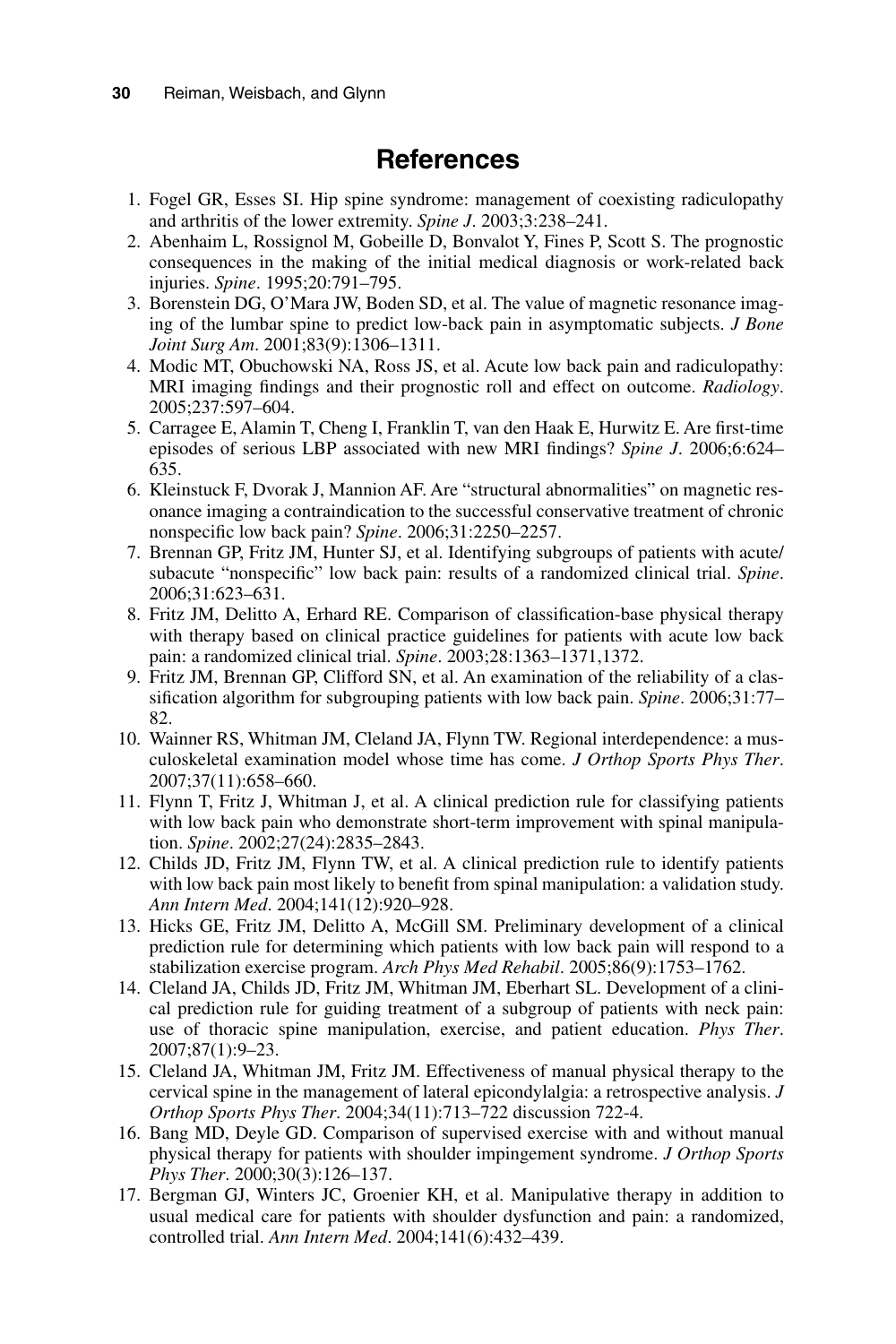- 18. Currier LL, Froehlich PJ, Carow SD, et al. Development of a clinical prediction rule to identify patients with knee pain and clinical evidence of knee osteoarthritis who demonstrate a favorable short-term response to hip mobilization. *Phys Ther*. 2007;87(9):1106–1119.
- 19. Hoeksma HL, Dekker J, Ronday HK, et al. Comparison of manual therapy and exercise therapy in osteoarthritis of the hip: a randomized clinical trial. *Arthritis Rheum*. 2004;51(5):722–729.
- 20. Cliborne AV, Wainner RS, Rhon DI, et al. Clinical hip tests and a functional squat test in patients with knee osteoarthritis: reliability, prevalence of positive test findings, and shortterm response to hip mobilization. *J Orthop Sports Phys Ther*. 2004;34(11):676–685.
- 21. Suter E, McMorland G, Herzog W, Bray R. Decrease in quadriceps inhibition after sacroiliac joint manipulation in patients with anterior knee pain. *J Manipulative Physiol Ther*. 1999;22(3):149–153.
- 22. Suter E, McMorland G, Herzog W, Bray R. Conservative lower back treatment reduces inhibition in knee-extensor muscles: a randomized controlled trial. *J Manipulative Physiol Ther*. 2000;23(2):76–80.
- 23. Iverson CA, Sutlive TG, Crowell MS, et al. Lumbopelvic manipulation for the treatment of patients with patellofemoral pain syndrome: development of a clinical prediction rule. *J Orthop Sports Phys Ther*. 2008;38(6):297–312.
- 24. Cibulka MT, Delitto A. A comparison of two different methods to treat hip pain in runners. *J Orthop Sports Phys Ther*. 1993;17(4):172–176.
- 25. Cibulka MT. Low back pain and its relation to the hip and foot. *J Orthop Sports Phys Ther*. 1999;29(10):595–601.
- 26. Whitman JM, Flynn TW, Childs JD, et al. A comparison between two physical therapy treatment programs for patients with lumbar spinal stenosis: a randomized clinical trial. *Spine*. 2006;31(22):2541–2549.
- 27. Whitman JM, Flynn TW, Fritz JM. Nonsurgical management of patients with lumbar spinal stenosis: a literature review and a case series of three patients managed with physical therapy. *Phys Med Rehabil Clin N Am*. 2003;14:77–101.
- 28. Ellison JB, Rose SJ, Sahrmann SA. Patterns of hip rotation range of motion: a comparison between healthy subjects and patients with low back pain. *Phys Ther*. 1990;70(9):537–541.
- 29. Chesworth BM, Padfield BJ, Helewa A, Stitt LW. A comparison of hip mobility in patients with low back pain and matched healthy subjects. *Physiother Can*. 1994;46(4):267–274.
- 30. Cibulka MT, Sinacore DR, Cromer GS, Delitto A. Unilateral hip rotation range of motion asymmetry in patients with sacroiliac joint regional pain. *Spine*. 1998;23(9):1009–1015.
- 31. Sjolie AN. Low-back pain in adolescents is associated with poor hip mobility and high body mass index. *Scand J Med Sci Sports*. 2004;14(3):168–175.
- 32. Vad VB, Bhat AL, Basrai D, Gebeh A, Aspergren DD, Andrews JR. Low back pain in professional golfers: the role of associated hip and low back range-of-motion deficits. *Am J Sports Med*. 2004;32(2):494–497.
- 33. Coplan JA. Ballet dancer's turnout and its relationship to self-reported injury. *J Orthop Sports Phys Ther*. 2002;32(11):579–584.
- 34. Mellin G. Correlations of hip mobility with degree of back pain and lumbar spinal mobility in chronic low-back pain patients. *Spine*. 1988;13(6):668–670.
- 35. Nadler SF, Malanga GA, DePrince M, Stitik TP, Feinberg JH. The relationship between lower extremity injury, low back pain, and hip muscle strength in male and female collegiate athletes. *Clin J Sport Med*. 2000;10(2):89–97.
- 36. Nadler SF, Malanga GA, Feinberg JH, Prybicien M, Stitik TP, DePrince MS. Relationship between hip muscle imbalance and occurrence of low back pain in collegiate athletes: a prospective study. *Am J Phys Med Rehabil*. 2001;80(8):572–577.